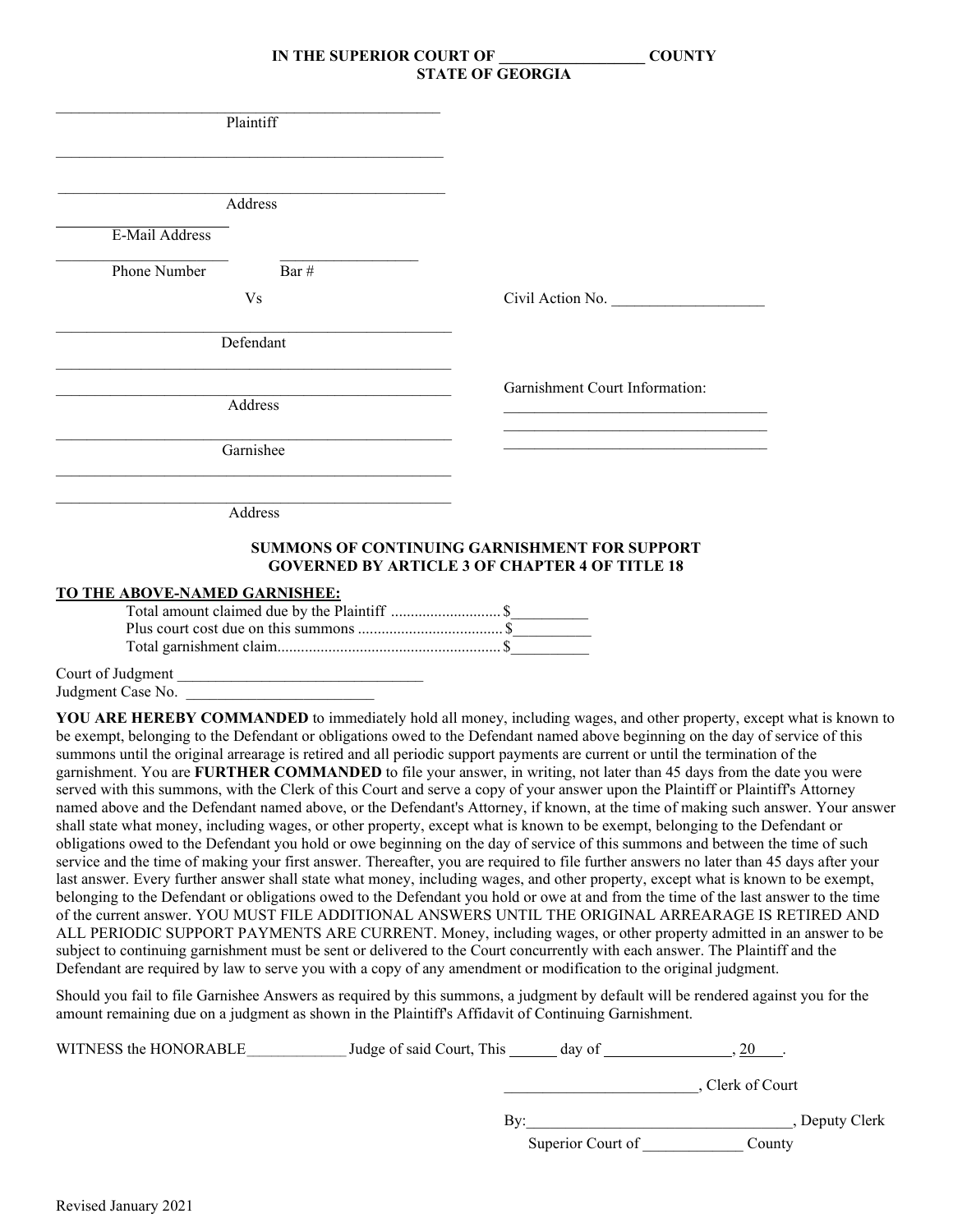\_\_\_\_\_\_\_\_\_\_\_\_\_\_\_\_\_\_\_\_\_\_\_\_\_\_\_\_\_\_\_\_\_\_\_\_\_\_\_\_\_\_\_ Plaintiff VS

Civil Action No.

\_\_\_\_\_\_\_\_\_\_\_\_\_\_\_\_\_\_\_\_\_\_\_\_\_\_\_\_\_\_\_\_\_\_\_\_\_\_\_\_\_\_ Defendant

\_\_\_\_\_\_\_\_\_\_\_\_\_\_\_\_\_\_\_\_\_\_\_\_\_\_\_\_\_\_\_\_\_\_\_\_\_\_\_\_\_\_ **Garnishee** 

# **ATTACHMENT FOR SUMMONS OF GARNISHMENT**

Other known names of the Defendant:

Current and past addresses of the Defendant:

Social security number or federal tax identification number of the Defendant:

# **THIS PLEADING SHALL NOT BE FILED WITH THE COURT**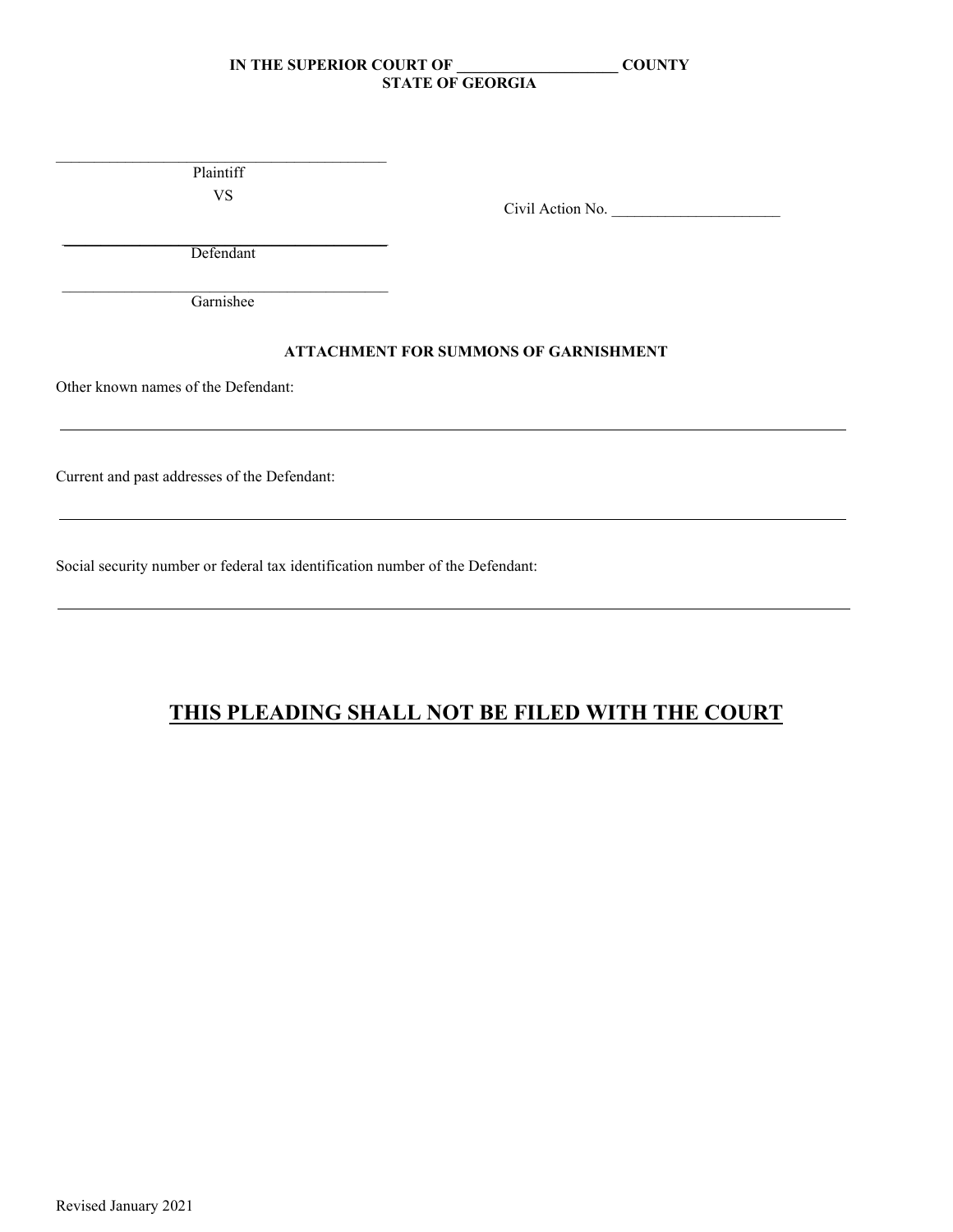| Plaintiff                                                                                                                                                                                  |                  |
|--------------------------------------------------------------------------------------------------------------------------------------------------------------------------------------------|------------------|
| Address                                                                                                                                                                                    |                  |
|                                                                                                                                                                                            |                  |
| E-Mail Address                                                                                                                                                                             |                  |
| Phone Number<br>Bar $\#$                                                                                                                                                                   |                  |
| V <sub>s</sub>                                                                                                                                                                             | Civil Action No. |
| Defendant                                                                                                                                                                                  |                  |
| Address                                                                                                                                                                                    |                  |
| Garnishee                                                                                                                                                                                  |                  |
| Address                                                                                                                                                                                    |                  |
|                                                                                                                                                                                            |                  |
| <b>AFFIDAVIT OF CONTINUING GARNISHMENT FOR SUPPORT</b>                                                                                                                                     |                  |
|                                                                                                                                                                                            |                  |
|                                                                                                                                                                                            |                  |
| I am the Plaintiff $\Box$ Attorney at Law for Plaintiff $\Box$ Agent for Plaintiff.<br>1.                                                                                                  |                  |
| 2.                                                                                                                                                                                         | Court of         |
| .County, State, and no agreement requires forbearance from garnishment which is applied for currently.                                                                                     |                  |
| The Affiant states that the Defendant is in arrears on the obligation for support in an amount equal to or in excess of one<br>3.                                                          |                  |
| month's obligation as decreed in the judgment for support and provides the following information:                                                                                          |                  |
| is the amount of arrearage which exists under the judgment as of the execution of this affidavit.<br>S.                                                                                    |                  |
| Check one of the boxes below and complete the requested information:                                                                                                                       |                  |
| A. Periodic support is owed for one obligee, or the judgment sets forth a total amount of periodic support for multiple obligees as                                                        |                  |
| follows:                                                                                                                                                                                   |                  |
|                                                                                                                                                                                            |                  |
| The termination date of the obligation for periodic support is _______________ (Date).                                                                                                     |                  |
| B. <sup>D</sup> Periodic support is owed for multiple obligees, and the judgment sets forth a different amount of periodic support for each                                                |                  |
| obligee as follows:                                                                                                                                                                        |                  |
| \$<br>is the total amount of periodic support due for<br>payable on a<br>(Name of obligee),<br>(weekly/monthly) basis, and the termination date of such obligation is<br>Name of obligee), |                  |
|                                                                                                                                                                                            |                  |
| \$<br>is the total amount of periodic support due for<br>payable on a<br>(Name of obligee),<br>(weekly/monthly) basis, and the termination date of such obligation is<br>Name of obligee), |                  |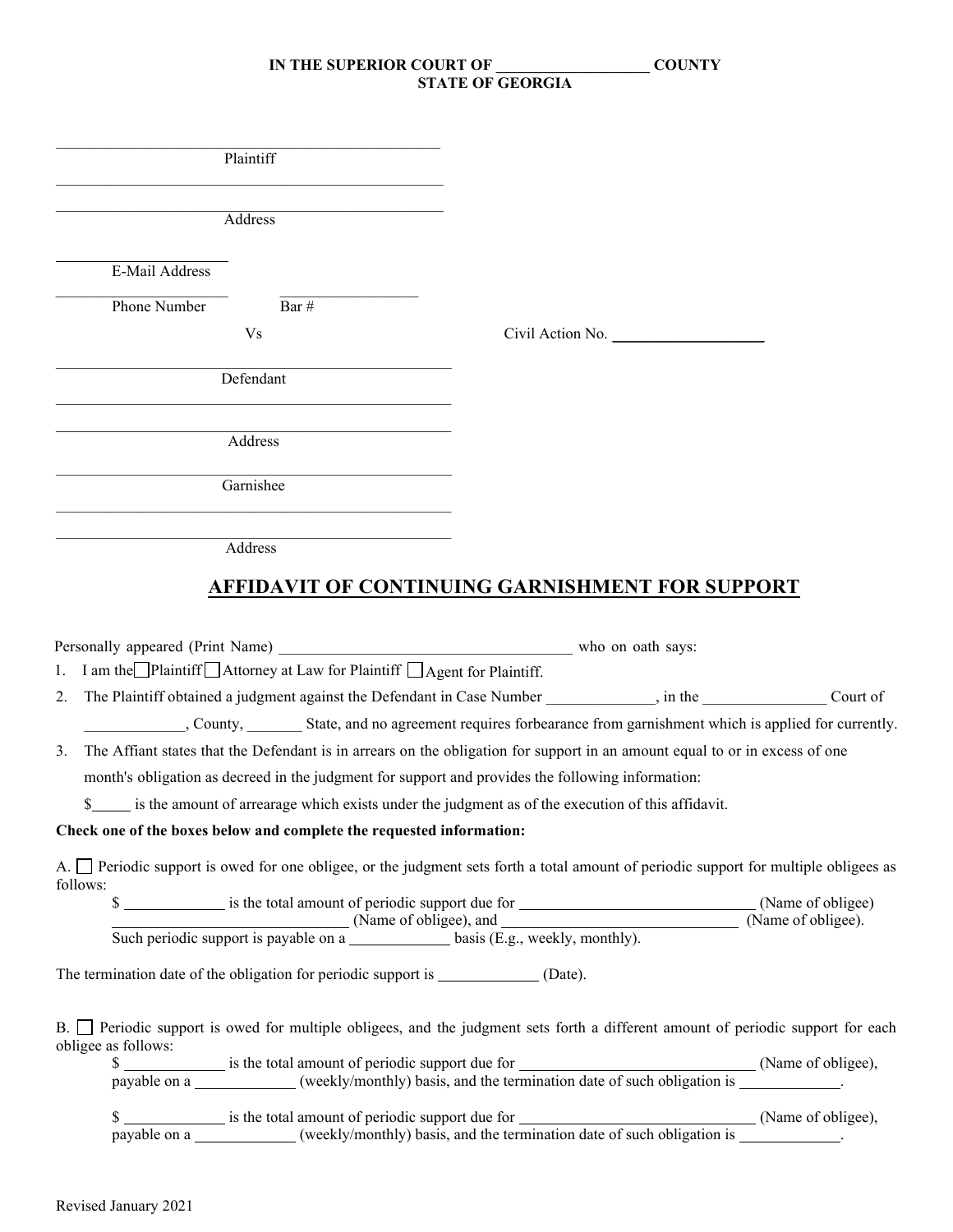\$ payable on a \_\_\_\_\_\_\_\_\_\_\_\_(weekly/monthly) basis, and the termination date of such obligation is \_\_\_\_\_\_\_\_\_\_.

- 4. Check this box and attach a certified copy of the judgment for support hereto.
- 5. Upon the Affiant's personal knowledge or belief, the sum stated herein is unpaid.
- 6. The Affiant believes that the Garnishee is an employer of or under periodic obligations for payment of funds to the Defendant.

This \_\_\_\_\_\_\_\_\_\_\_\_\_\_\_\_\_\_.

Affiant

 $\_$  . The contribution of the contribution of  $\mathcal{L}_\mathcal{A}$ 

Sworn to and Subscribed Before Me,

This  $\qquad \qquad \qquad .$ 

\_\_\_\_\_\_\_\_\_\_\_\_\_\_\_\_\_\_\_\_\_\_\_\_\_\_\_\_\_\_\_ Notary Public or Deputy Clerk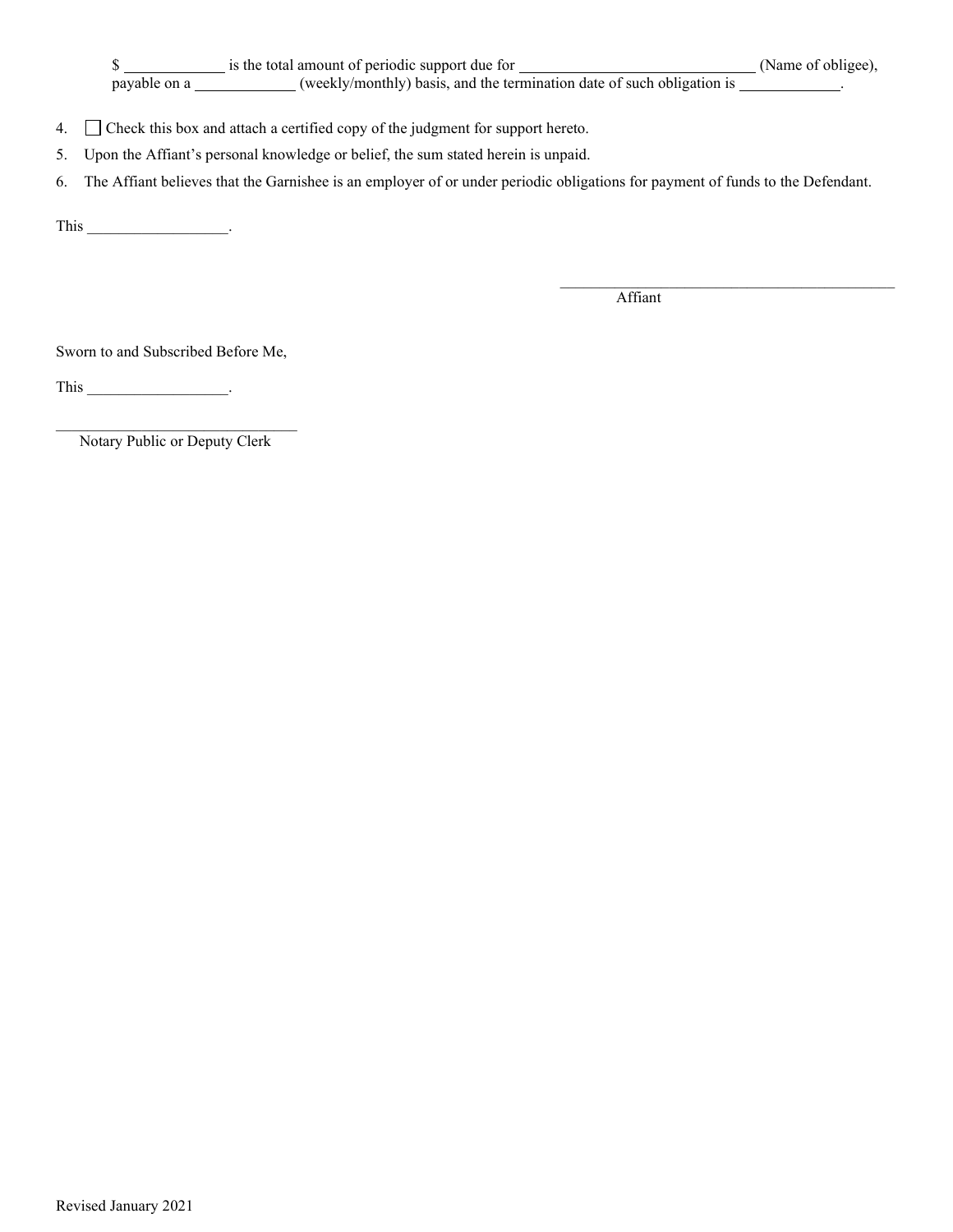$\mathcal{L}_\mathcal{L} = \mathcal{L}_\mathcal{L} = \mathcal{L}_\mathcal{L} = \mathcal{L}_\mathcal{L} = \mathcal{L}_\mathcal{L} = \mathcal{L}_\mathcal{L} = \mathcal{L}_\mathcal{L} = \mathcal{L}_\mathcal{L} = \mathcal{L}_\mathcal{L} = \mathcal{L}_\mathcal{L} = \mathcal{L}_\mathcal{L} = \mathcal{L}_\mathcal{L} = \mathcal{L}_\mathcal{L} = \mathcal{L}_\mathcal{L} = \mathcal{L}_\mathcal{L} = \mathcal{L}_\mathcal{L} = \mathcal{L}_\mathcal{L}$ Plaintiff

VS Civil Action No. \_\_\_\_\_\_\_\_\_\_\_\_\_\_\_\_\_\_\_\_\_

\_\_\_\_\_\_\_\_\_\_\_\_\_\_\_\_\_\_\_\_\_\_\_\_\_\_\_\_\_\_\_\_\_\_\_\_\_\_\_\_\_\_ Defendant

\_\_\_\_\_\_\_\_\_\_\_\_\_\_\_\_\_\_\_\_\_\_\_\_\_\_\_\_\_\_\_\_\_\_\_\_\_\_\_\_\_\_ Garnishee

# **CERTIFICATE OF SERVICE OF NOTICE TO DEFENDANT OF RIGHT AGAINST GARNISHMENT OF MONEY, INCLUDING WAGES, AND OTHER PROPERTY**

This is to certify that I have this day served the Defendant in the foregoing matter with a copy of the garnishment summons and affidavit, together with Notice to Defendant of Right Against Garnishment of Money, Including Wages and Other Property, and a copy of the Defendant's Claim Form as required in Georgia Code Annotated, Section 18-4-8(a), by:

 $\Box$  depositing in the United States Mail pursuant to OCGA 18-4-8(b)(1)(A) or (C)

or

 $\Box$  personal service pursuant to OCGA 18-4-8(b)(1)(B).

This  $\_\_\_$  day of  $\_\_\_\_\_\_$ , 20  $\_\_\_\_\_\_\_\_\_\.\$ 

\_\_\_\_\_\_\_\_\_\_\_\_\_\_\_\_\_\_\_\_\_\_\_\_\_\_\_\_\_\_\_\_\_\_\_\_\_\_\_\_\_\_\_\_\_ (Agent for) Plaintiff

Sworn to and Subscribed Before Me,

This  $\_\_\_\_$  day of  $\_\_\_\_\_\_\_$ , 20  $\_\_\_\_\_\_\_\_\_\_\_\_\_\_$ 

 $\mathcal{L}_\text{max}$  , which is a set of the set of the set of the set of the set of the set of the set of the set of the set of the set of the set of the set of the set of the set of the set of the set of the set of the set of Notary Public or Deputy Clerk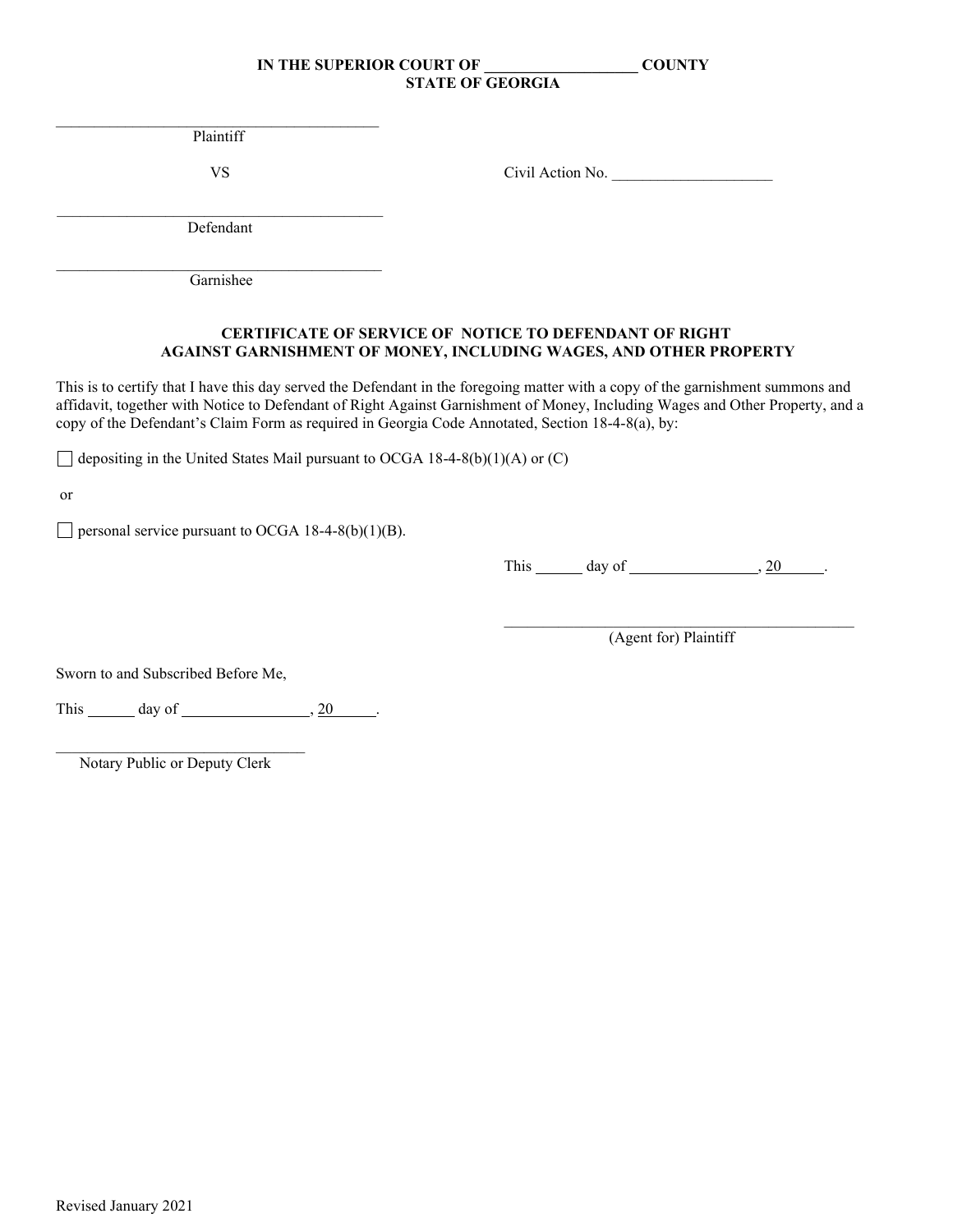| Plaintiff             |                                       |
|-----------------------|---------------------------------------|
| Address               |                                       |
| E-Mail Address        |                                       |
| Bar #<br>Phone Number |                                       |
| V <sub>S</sub>        | Civil Action No.                      |
| Defendant             | <b>Garnishment Court Information:</b> |
| Address               |                                       |
| Garnishee             |                                       |
| Address               |                                       |

#### **NOTICE TO DEFENDANT OF RIGHT AGAINST GARNISHMENT OF MONEY, INCLUDING WAGES, AND OTHER PROPERTY**

You received this notice because money, including wages, and other property belonging to you have been garnished to pay a court judgment against you. HOWEVER, YOU MAY BE ABLE TO KEEP YOUR MONEY, INCLUDING WAGES, OR OTHER PROPERTY. **READ THIS NOTICE CAREFULLY.**

State and federal law protects some money, including wages, from garnishment even if it is in a bank. Some common exemptions are benefits from social security, supplemental security income, unemployment, workers' compensation, the Veterans' Administration, state pension, retirement funds, and disability income. This list of exemptions does not include all possible exemptions. A more detailed list of exemptions is available at the Clerk of Court's office located at the above address, and on the website for the Attorney General [\(www.law.ga.gov\)](http://www.law.ga.gov/).

Garnishment of your earnings from your employment is limited to the lesser of 25 percent of your disposable earnings for a week or the amount by which your disposable earnings for a week exceed \$217.00. More than 25 percent of your disposable earnings may be taken from your earnings for the payment of child support or alimony or if a Chapter 13 bankruptcy allows a higher amount.

#### **TO PROTECT YOUR MONEY, INCLUDING WAGES, AND OTHER PROPERTY FROM BEING GARNISHED, YOU MUST:**

1. Complete the Defendant's Claim Form as set forth below; and

2. File this completed claim form with the Clerk of Court's office located at the above address.

FILE YOUR COMPLETED CLAIM FORM AS SOON AS POSSIBLE. You may lose your right to claim an exemption if you do not file your claim form within 20 days after the Garnishee's Answer is filed or if you do not mail or deliver a copy of your completed claim form to the Plaintiff and the Garnishee at the addresses listed on this notice.

The Court will schedule a hearing within ten days from when it receives your claim form. The Court will mail you the time and date of the hearing at the address that you provide on your claim form. You may go to the hearing with or without an attorney. You will need to give the Court documents or other proof that your money is exempt.

The Clerk of Court cannot give you legal advice. IF YOU NEED LEGAL ASSISTANCE, YOU SHOULD SEE AN ATTORNEY. If you cannot afford a private attorney, legal services may be available.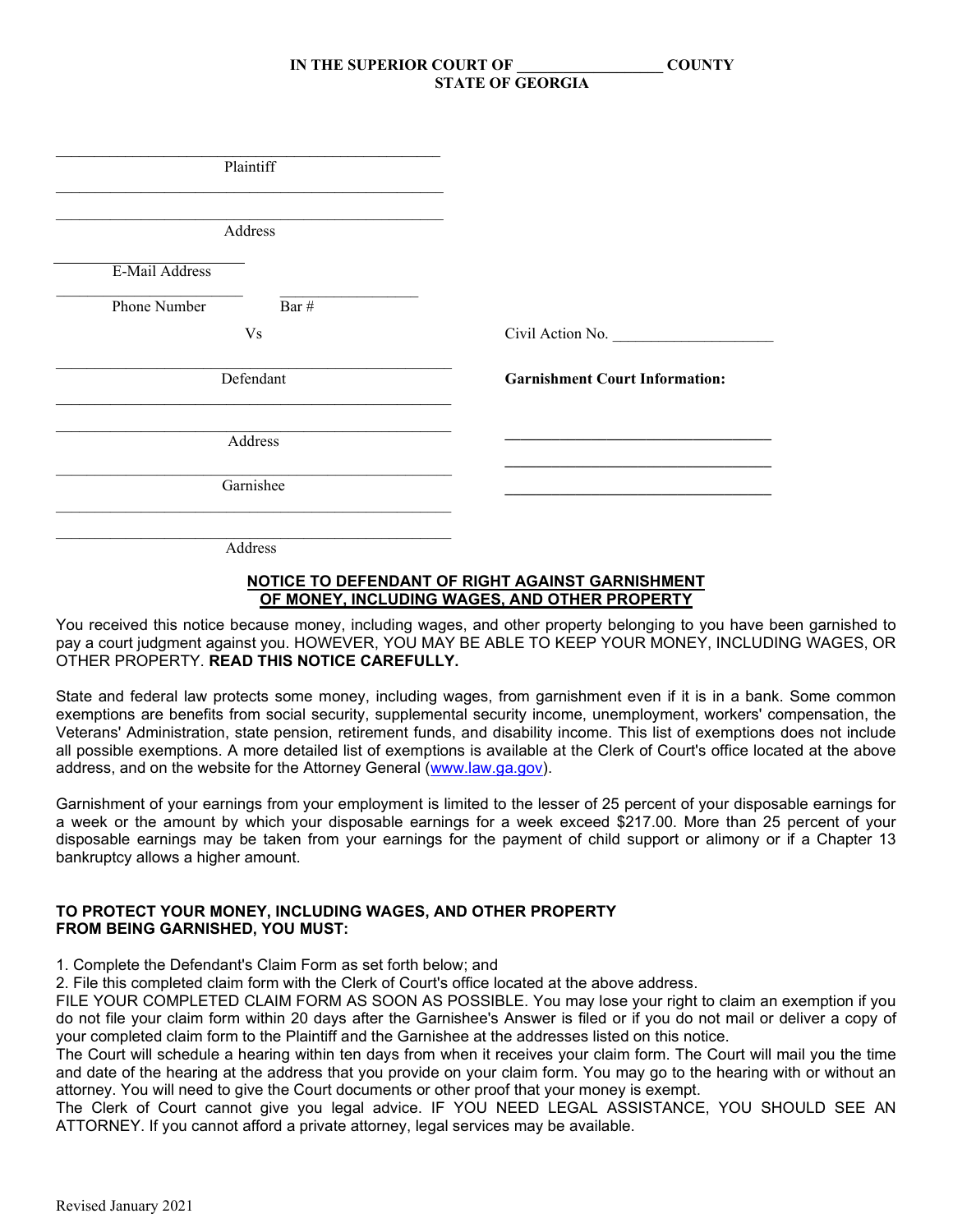# **DEFENDANT'S CLAIM FORM Case No. \_\_\_\_\_\_\_\_\_\_\_\_\_\_\_\_\_\_\_\_\_\_**

| <b>I CLAIM EXEMPTION from garnishment. Some of my money or property held by</b>                                                                                                                                                                                                                                                                                                                                                            |  |  |  |  |  |                                                                                                                                                                                                                                                                                                                                                                                                                                 |    |
|--------------------------------------------------------------------------------------------------------------------------------------------------------------------------------------------------------------------------------------------------------------------------------------------------------------------------------------------------------------------------------------------------------------------------------------------|--|--|--|--|--|---------------------------------------------------------------------------------------------------------------------------------------------------------------------------------------------------------------------------------------------------------------------------------------------------------------------------------------------------------------------------------------------------------------------------------|----|
| the garnishee is exempt because it is: (check all that apply)                                                                                                                                                                                                                                                                                                                                                                              |  |  |  |  |  |                                                                                                                                                                                                                                                                                                                                                                                                                                 |    |
| $\Box$ 1. Social security benefits.                                                                                                                                                                                                                                                                                                                                                                                                        |  |  |  |  |  |                                                                                                                                                                                                                                                                                                                                                                                                                                 |    |
| $\Box$ 2. Supplemental security income benefits.                                                                                                                                                                                                                                                                                                                                                                                           |  |  |  |  |  |                                                                                                                                                                                                                                                                                                                                                                                                                                 |    |
| $\Box$ 3. Unemployment benefits.<br>□ 4. Workers' compensation.<br>$\Box$ 5. Veterans' benefits.<br>$\Box$ 6. State pension benefits.<br>$\Box$ 7. Disability income benefits.<br>$\Box$ 8. Money that belongs to a joint account holder.<br>$\Box$ 9. Child support or alimony.<br>□ 10. Exempt wages, retirement, or pension benefits.<br>$\Box$ 11. Exemptions for taxes due on income or earnings not subject to employer withholding. |  |  |  |  |  |                                                                                                                                                                                                                                                                                                                                                                                                                                 |    |
|                                                                                                                                                                                                                                                                                                                                                                                                                                            |  |  |  |  |  | $\Box$ 12. Other exemptions as provided by law.                                                                                                                                                                                                                                                                                                                                                                                 |    |
|                                                                                                                                                                                                                                                                                                                                                                                                                                            |  |  |  |  |  |                                                                                                                                                                                                                                                                                                                                                                                                                                 |    |
|                                                                                                                                                                                                                                                                                                                                                                                                                                            |  |  |  |  |  | I further state: (check all that apply)<br>$\Box$ 1. The Plaintiff does not have a judgment against me.<br>$\Box$ 2. The amount shown due on the Plaintiff's Affidavit of Garnishment is incorrect.<br>$\Box$ 3. The Plaintiff's Affidavit of Garnishment is untrue or legally insufficient.<br>Send the notice of the hearing on my claim to me at:<br>Address:<br><u> 1989 - Johann Stoff, amerikansk politiker (d. 1989)</u> |    |
|                                                                                                                                                                                                                                                                                                                                                                                                                                            |  |  |  |  |  | The statements made in this claim form are true to the best of my knowledge and belief.                                                                                                                                                                                                                                                                                                                                         | 20 |
|                                                                                                                                                                                                                                                                                                                                                                                                                                            |  |  |  |  |  | Date<br>$\mathbf{D} \times \mathbf{C}$ and $\mathbf{H} \times \mathbf{C}$ and $\mathbf{H} \times \mathbf{C}$ and $\mathbf{H} \times \mathbf{C}$                                                                                                                                                                                                                                                                                 |    |

Defendant's signature

.

Print name of Defendant

# **CERTIFICATE OF SERVICE**

This is to certify that I have this day served the Plaintiff or Plaintiff's Attorney and the Garnishee in the foregoing matter with a copy of this pleading by depositing it in the United States Mail in a properly addressed envelope with adequate postage thereon.

This \_\_\_\_\_\_\_ day of \_\_\_\_\_\_\_\_\_\_\_\_\_\_\_, 20\_\_\_.

\_\_\_\_\_\_\_\_\_\_\_\_\_\_\_\_\_\_\_\_\_\_\_\_\_\_\_\_\_\_\_\_\_\_\_\_\_\_\_ Defendant or Defendant's Attorney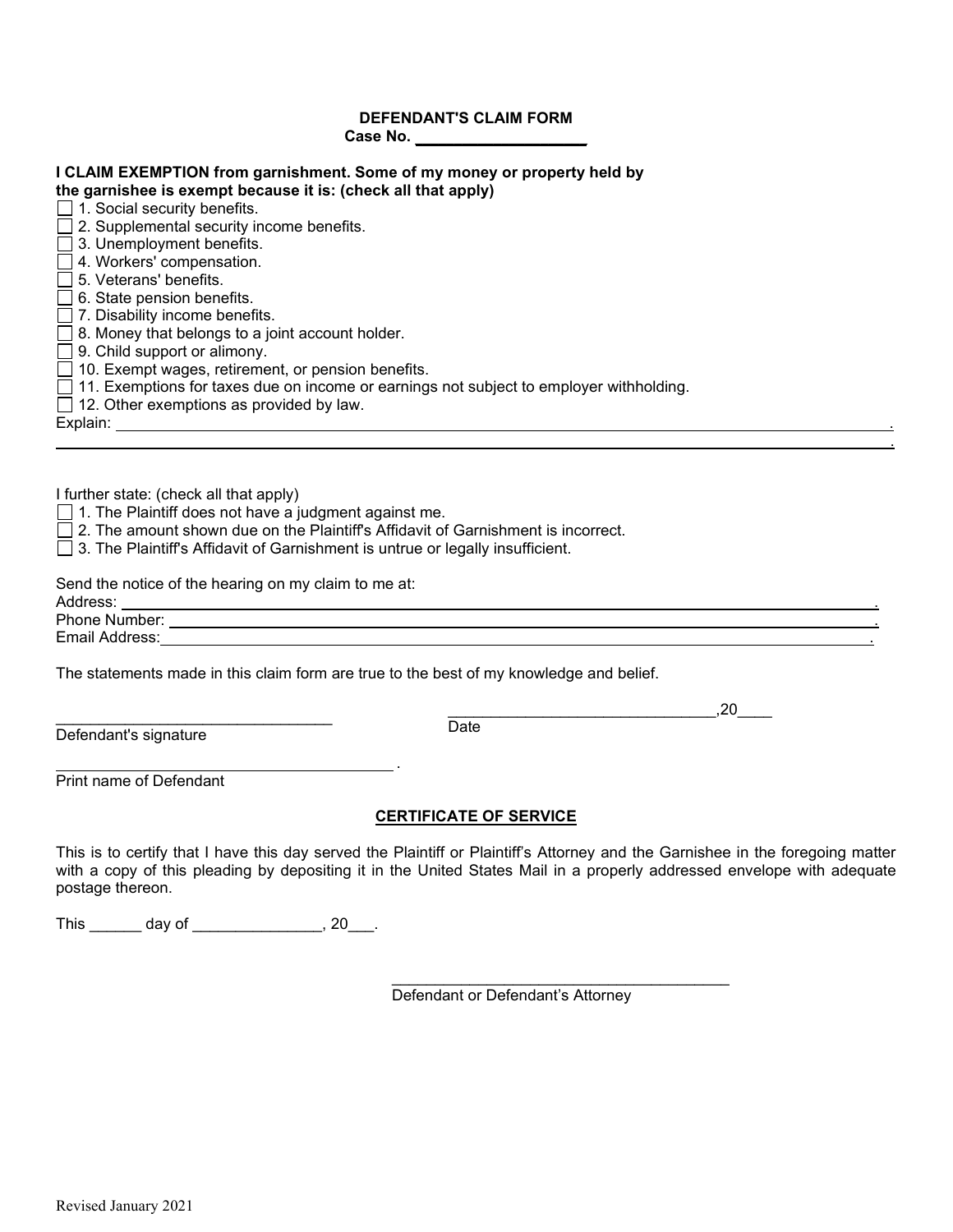$\mathcal{L}_\text{max}$  and  $\mathcal{L}_\text{max}$  and  $\mathcal{L}_\text{max}$  and  $\mathcal{L}_\text{max}$  and  $\mathcal{L}_\text{max}$ Plaintiff

Vs Civil Action No.

\_\_\_\_\_\_\_\_\_\_\_\_\_\_\_\_\_\_\_\_\_\_\_\_\_\_\_\_\_\_\_\_\_\_\_\_\_\_\_\_\_\_\_\_\_\_\_\_\_ Defendant

 $\mathcal{L}_\text{max} = \mathcal{L}_\text{max} = \mathcal{L}_\text{max} = \mathcal{L}_\text{max} = \mathcal{L}_\text{max} = \mathcal{L}_\text{max} = \mathcal{L}_\text{max}$ Garnishee

#### GARNISHEE ANSWER OF TO CONTINUING GARNISHMENT

1. From the time of service of the Summons of Continuing Garnishment, if this is the first Garnishee Answer to such summons, otherwise from the time of the last Garnishee Answer to the Summons of Continuing Garnishment until the time of this Garnishee Answer, the Garnishee had in the Garnishee's possession the following described property of the Defendant:

 $\mathcal{L}_\mathcal{L} = \mathcal{L}_\mathcal{L} = \mathcal{L}_\mathcal{L} = \mathcal{L}_\mathcal{L} = \mathcal{L}_\mathcal{L} = \mathcal{L}_\mathcal{L} = \mathcal{L}_\mathcal{L} = \mathcal{L}_\mathcal{L} = \mathcal{L}_\mathcal{L} = \mathcal{L}_\mathcal{L} = \mathcal{L}_\mathcal{L} = \mathcal{L}_\mathcal{L} = \mathcal{L}_\mathcal{L} = \mathcal{L}_\mathcal{L} = \mathcal{L}_\mathcal{L} = \mathcal{L}_\mathcal{L} = \mathcal{L}_\mathcal{L}$  $\mathcal{L}_\mathcal{L} = \mathcal{L}_\mathcal{L} = \mathcal{L}_\mathcal{L} = \mathcal{L}_\mathcal{L} = \mathcal{L}_\mathcal{L} = \mathcal{L}_\mathcal{L} = \mathcal{L}_\mathcal{L} = \mathcal{L}_\mathcal{L} = \mathcal{L}_\mathcal{L} = \mathcal{L}_\mathcal{L} = \mathcal{L}_\mathcal{L} = \mathcal{L}_\mathcal{L} = \mathcal{L}_\mathcal{L} = \mathcal{L}_\mathcal{L} = \mathcal{L}_\mathcal{L} = \mathcal{L}_\mathcal{L} = \mathcal{L}_\mathcal{L}$ \_\_\_\_\_\_\_\_\_\_\_\_\_\_\_\_\_\_\_\_\_\_\_\_\_\_\_\_\_\_\_\_\_\_\_\_\_\_\_\_\_\_\_\_\_\_\_\_\_\_\_\_\_\_\_\_\_\_\_\_\_\_\_\_\_\_\_\_\_\_\_\_\_\_\_\_\_\_\_\_\_\_.

2. From the time of service of the Summons of Continuing Garnishment, if this is the first Garnishee Answer to such summons, otherwise from the time of the last Garnishee Answer to the Summons of Continuing Garnishment until the time of this Garnishee Answer, all obligations accruing from the Garnishee to the Defendant are in the amount of \$

3. \$\_\_\_\_\_\_\_\_\_\_ of the amount named in paragraph 2 were wages earned at the rate of \$\_\_\_\_\_\_\_\_\_\_ per \_\_\_\_\_\_\_\_ for the period beginning \_\_\_\_\_\_\_\_\_\_\_\_\_\_, 20\_\_\_, through the time of making this Garnishee Answer. The amount of wages which is subject to this garnishment is computed as follows:

\$ \_\_\_\_\_\_\_\_\_ Gross earnings

 $\overline{\text{s}}$  Total social security and withholding tax and other mandatory deductions required by law.

\$

Amount of wages subject to garnishment.

4. \$ is the amount herewith paid into court.

5. Check if the Defendant is not presently employed by or owed periodic payments by the Garnishee.

6. Check if the Defendant was employed by or owed periodic payments by the Garnishee on or after service of the Summons of Continuing Garnishment but was terminated as of \_\_\_\_\_\_\_\_\_\_\_\_\_\_\_, 20\_\_\_\_.

7. Check if this is the last Garnishee Answer this Garnishee is required to file to the presently pending Summons of Garnishment in the above-styled case.

8. The Garnishee further states:

Signed

Garnishee, Garnishee's Attorney, or Officer or Employee of Garnishee

# **CERTIFICATE OF SERVICE**

This is to certify that I have this day served the Plaintiff or Plaintiff's Attorney and the Defendant or Defendant's Attorney in the foregoing matter with a copy of this pleading by depositing it in the United States Mail in a properly addressed envelope with adequate postage thereon.

This  $\frac{day \text{ of } (x,y) \text{ of } (x,y) \text{ of } (x,y) \text{ of } (x,y) \text{ of } (x,y) \text{ of } (x,y) \text{ of } (x,y) \text{ of } (x,y)$ 

Signed

Garnishee, Garnishee's Attorney, or Officer or Employee of Garnishee